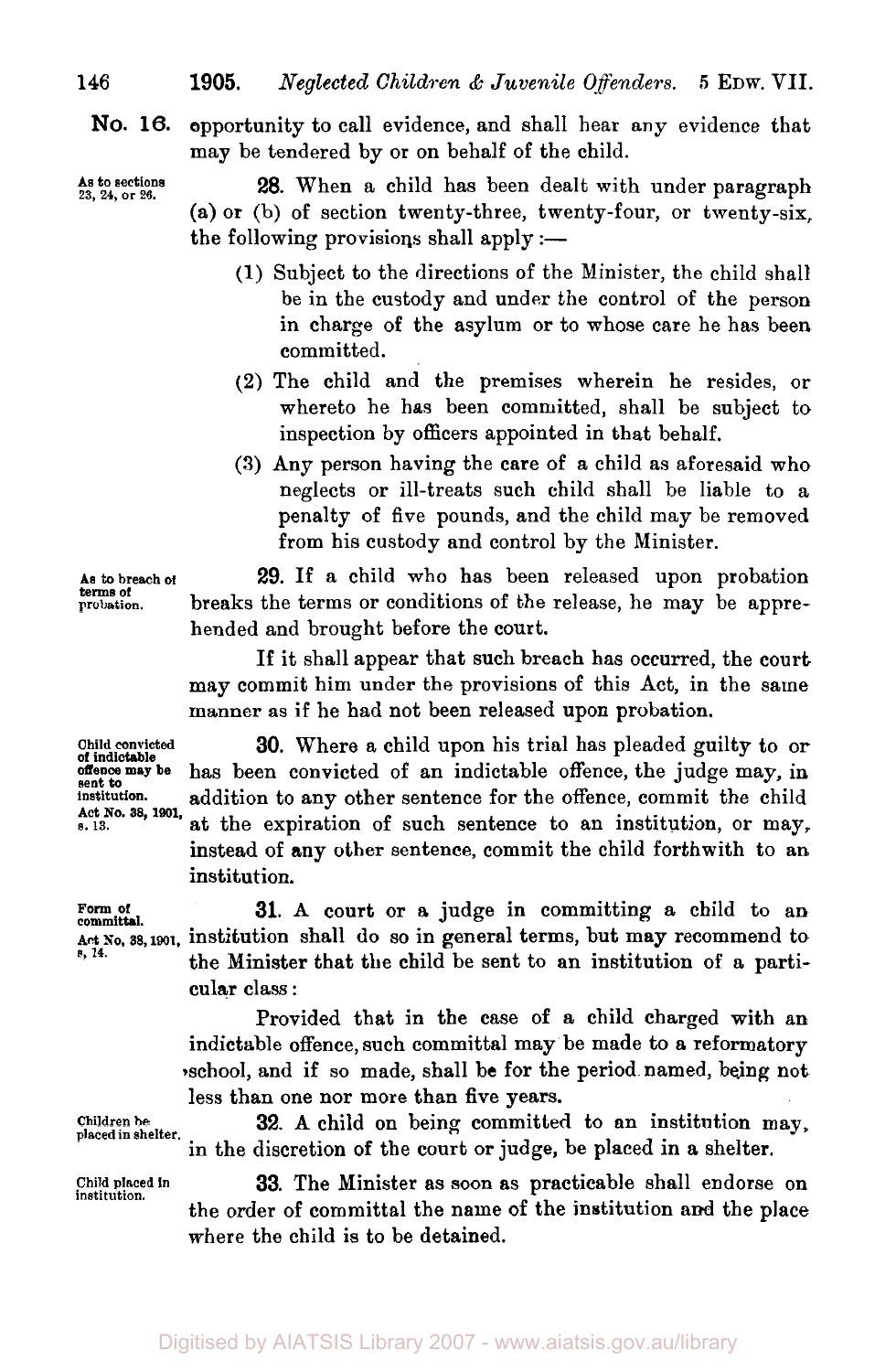# **No. 16.** PART **IV.**

#### **CHILDREN IN INSTITUTIONS.**

*Custody and control.* 

**34.** All children committed to or inmates of an institution **Children** in shall, subject to the directions of the Minister, be in the custody under control of the shall, subject to the directions of the Minister, be in the custody **under** control of and under the control of the superintendent of the institution until they attain the age of eighteen years, or are discharged, removed from the institution, or apprenticed :

Provided that a child committed to a reformatory school on being charged with an indictable offence shall be detained in such school or in such other institution to which he may be removed until the expiration of the period named in the order of committal, or until he is lawfully discharged, removed from the institution, or apprenticed.

**35.** The Minister, with respect to any child who has been **Powersand**  committed to or is an inmate of any institution,-

- (a) shall determine the particular institution in which the child shell be placed and detained, provided that no child may remain in a shelter for more than three months, except by permission of the Minister ;
- (b) may remove a child from one institution to another ;
- *(c)* may remove any child from an institution and place him in an asylum, or place him in charge of the board which may board him out.

**36.** The Minister may at the request of the board or of Child removed or custody **of** the board or from the asylum, and place him in any institution other than a reformatory school. the governing body of an asylum take any child from the asylum to an institution.

far as religious teaching is concerned, be placed under the guidance Act No. 38, 1901, and control of clergymen of the persuasion to which the parents of such child belong, or in which such child has been brought up. **37. (1)** Every child, an inmate of any institution, shall, so Religious teaching.

**(2)** In the event of such parents or their religious persuasion not being known, and of the child not having been brought up in any religious persuasion, then as far as religious teaching is concerned-

(a) such child shall, if of or over the age of twelve years, be placed under the guidance and control of the clergymen of such persuasion as the Minister may direct, unless such child states some persuasion in which **he** desires **to** be educated ;

*s. 32.*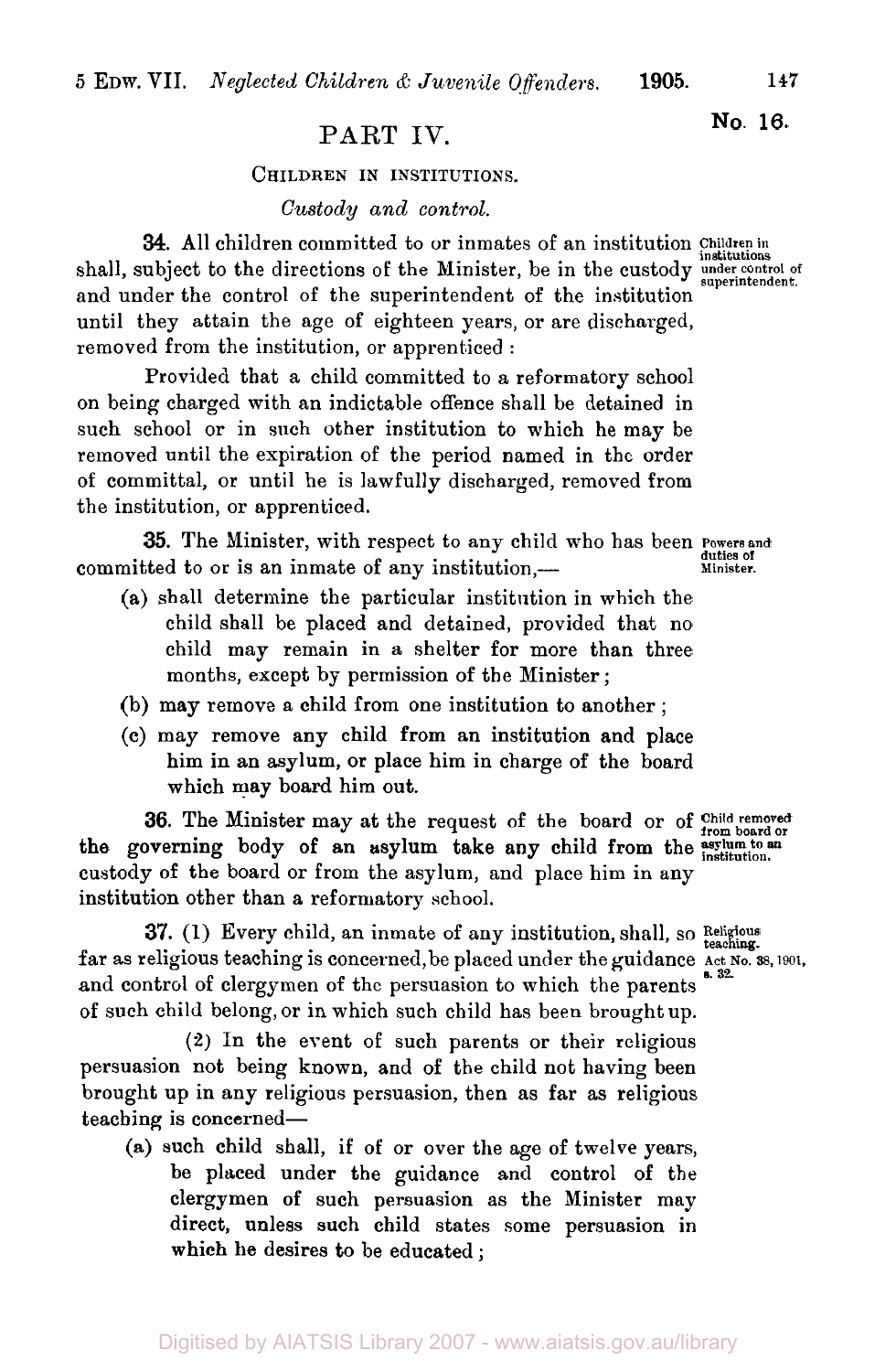**No. 16.** 

- (b) such child shall, if under the age of twelve years, be placed under the guidance and control of the clergymen of such persuasion as the Minister may direct, but may on attaining the age of twelve years select the persuasion in which he desires to be educated ;
- (c) provided that if at any time the religious persuasion of any such child **or** of his parents become known to the Minister, he shall at once order the child to be placed under the guidance and control, as far as religious teaching is concerned, of clergymen of such persuasion.

**Child may be 38. (1)** The superintendent of any institution may by **Act No. 38, 1901,** indenture bind or cause to be bound any child under his care **s. 34. and control, in accordance with and subject to the provisions of** the Apprentices Act, **1901.** 

**Punishment for misconduct.** 

**apprenticed.** 

**an end to Act No. 38, 1901,** *s.* **35.** 

**Discharge of**  Governor.

**Cost of main- tenance of State child may be recovered from near relatives.** 

**(2)** Any child so apprenticed shall be liable to be proceeded against and punished for absconding, or for other misconduct, in the same way as any child apprenticed by his father with such child's consent.

**Court may put 39.** A court, upon complaint made by the superintendent apprenticeship. of any institution that any person to whom any such child has been apprenticed is not performing the conditions of such indenture, or is unfit to have the further care or control of such apprentice, may summon such person to answer such complaint, and on proof thereof on oath may order such apprenticeship to be put an end to, and may direct the apprentice to be sent back to such institution, and such child shall thereupon be subject to the like custody and control as under the original order by which he was sent to such institution.

> **40.** The Governor may discharge any child from an institution and restore him to the custody of his parent or other suitable person on such terms and conditions as to him may seem desirable, or as may be prescribed.

### *Maintenance of children by relatives.*

**41.** (1) If it appears to a court on complaint by or on behalf of the Minister that. any near relative is of ability to maintain or to contribute to the maintenance of a child in an institution, the court may on summons order such near relative to pay to the Minister a reasonable sum, in installments **or**  otherwise, as the court directs for or towards-

- (&) the past maintenance of such child, whether such child be alive or not at the time of the application ;
- **(b)** the future maintenance of such child,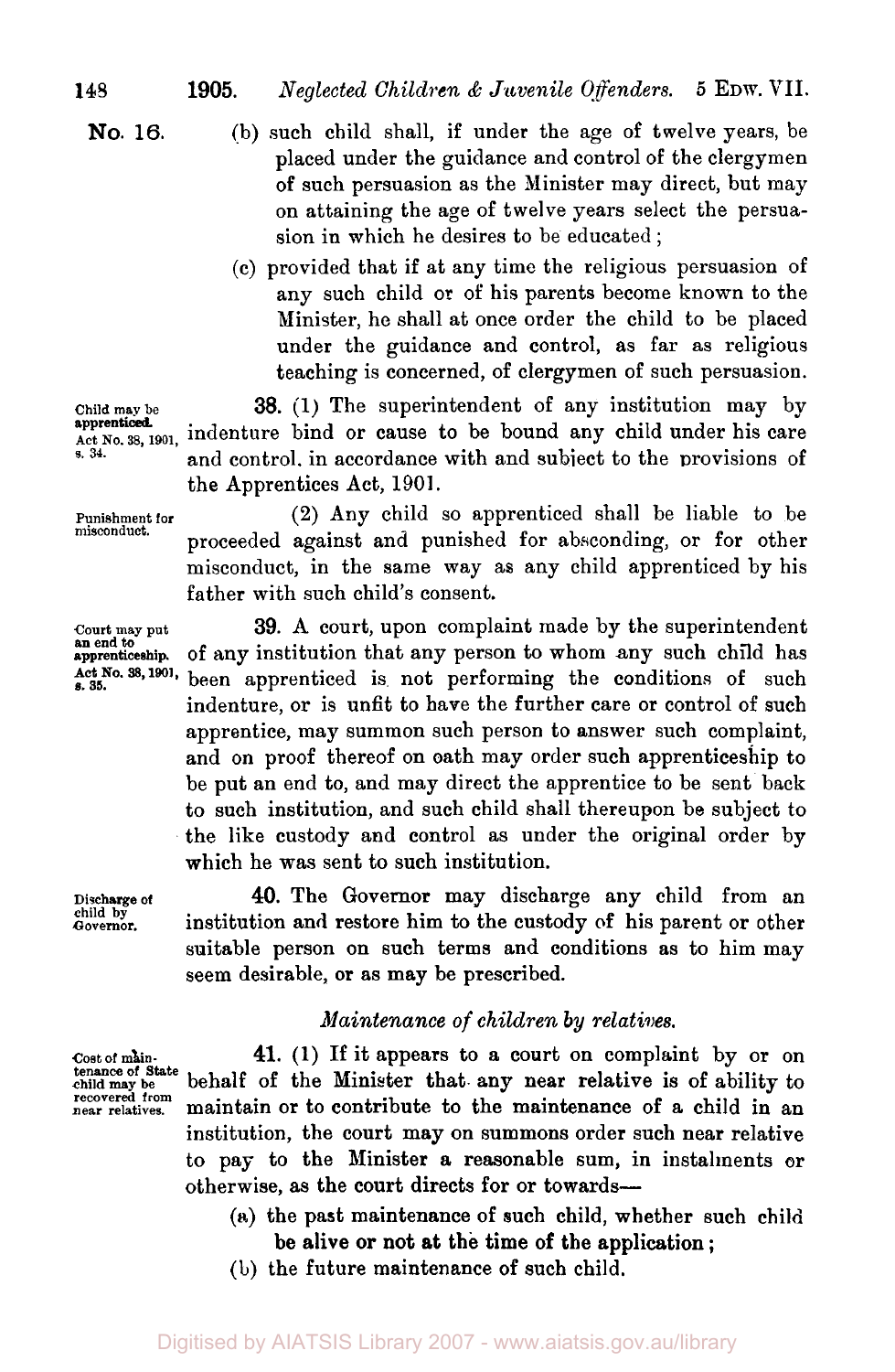(2) A like order against a near relative may, with his consent, be made on the committal of the child to an institution by the court so committing him. **No. 16** 

(3) Such order, when made against a father or mother, may include the cost of bringing such parent back to the place where the order is made from any other place where he or she may for the time being reside.

**(4)** Where an order under this section is made in respect of a person against whom an order has been made in respect of the child under the Infant Protection Act, **1904,** the court may rescind or amend the last-mentioned order *so* as to secure that the said person do not pay twice for the maintenance of the same child.

*(5* j Any order made under this section maybe enforced, appealed from, quashed, confirmed, or varied, in the same manner in all respects as orders made under Part II of the Infant Protection Act, **1904.** And the court may issue a warrant for the arrest of any person absconding from the State with a view to evade compliance with any order under this section.

42. Where any proceedings are taken under the Infant Evidence neces Protection Act, 1904, or this Act, in respect of the maintenance formaintenance. of an illegitimate child; of which the defendant is alleged to be the father, no order under any such Act shall be made-

- (a) upon the evidence of the mother, unless her evidence be corroborated in some material particular ; or
- (b) if the court is satisfied that at the time the child was begotten the mother was a common prostitute.

*Offences in respect* of *children in institutions.* 

- **43.** Any person who-<br>
(a) illtreats, terrorises, or injures any child committed to children.<br>
or an inmate of an institution ;
- (b) counsels, or causes or attempts to cause, any such child to be withdrawn or to abscond from any institution or from the charge of any person with or to whom such child is apprenticed ;
- **(c)** knowing any such child to have so withdrawn or to have so absconded, harbours or conceals such child or prevents him from returning to such institution or person ;

**S.P.U., Vol. VII. 12**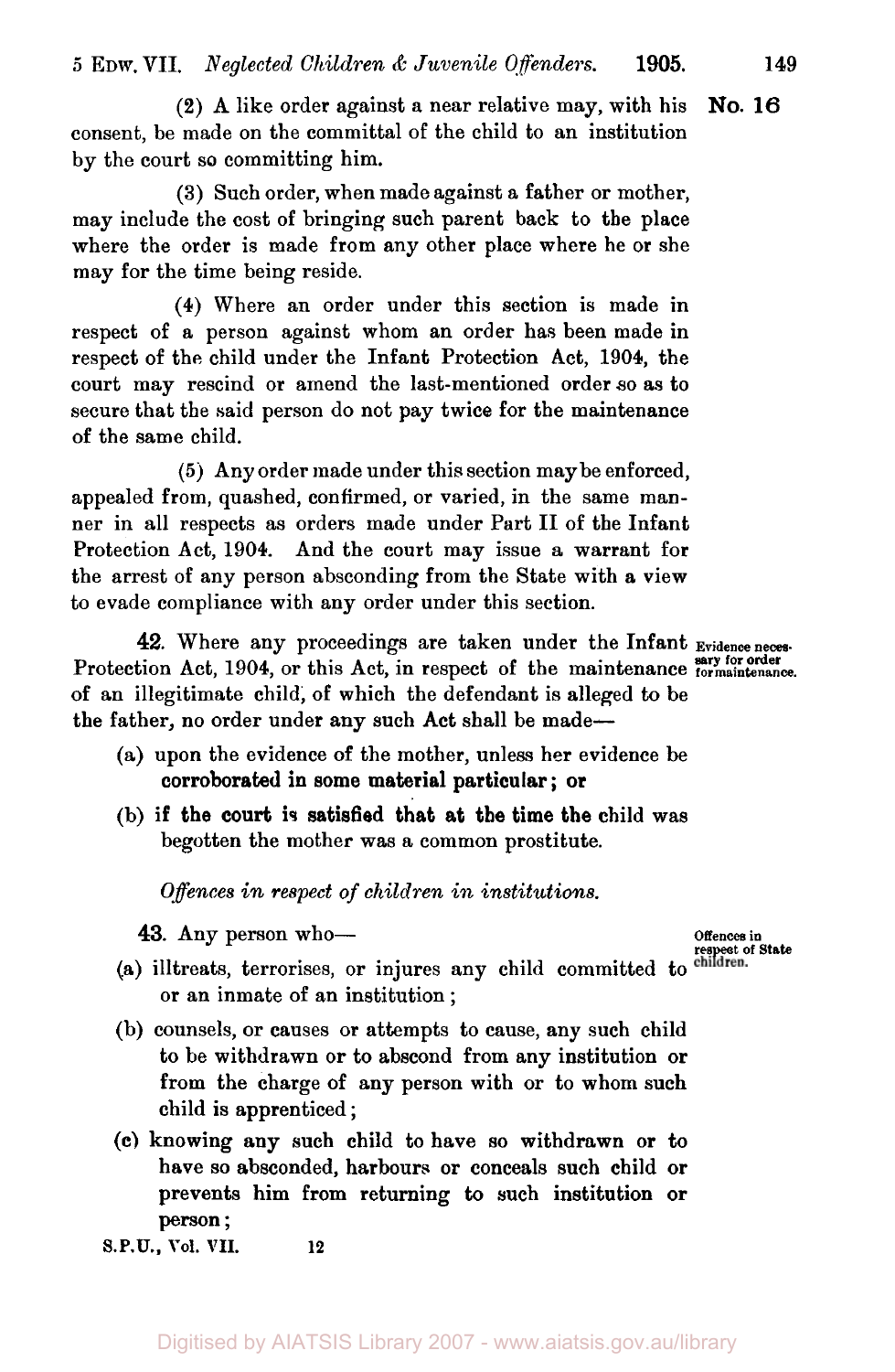- **No. 16.** (d) having the charge of any such child-
	- (i) illegally discharges or dismisses or attempts to dis charge or dismiss him from the institution ;
	- (ii) neglects such child ;
	- (iii) does not well and truly observe, perform, and keep all the covenants, conditions, and agreements contained in any indenture or agreement entered into **by**  him respecting any child and which by such indenture or agreement he has bound himself or agreed to observe, perform, or keep,

shall be liable to a penalty not exceeding fifty pounds or to be imprisoned for a period not exceeding six months.

**44.** Any child committed to or an inmate of any reformatory school who absconds therefrom, or neglects or refuses to conform to the rules thereof, may be taken before a court, and on proof on oath of such absconding, neglect, or refusal, the court may commit such child to gaol for any period not exceeding three months, such period of imprisonment to be passed as far **as** practicable in strict separation. Such child shall at the termination of such imprisonment be returned to such reformatory school and there detained, subject to this Act, for the remainder of the term for which he was committed. **Act No 35, 1901,** 

**Absconder from be punished. reformatory may** 

**s.** *27.* 

**or opium den in found guilty of** 

**Child deserting 45.** If any child committed to or an inmate of any insti-Act No. 38, 1901, without the leave of the superintendent, any constable may apprehend and convey such child to such institution to be delivered into the custody of the superintendent thereof. may be **apprehended. tution** before his discharge or apprenticing be absent therefrom

46. Where a child is found in a brothel or in a place where opium or any preparation thereof is smoked, the keeper misdemeanour. **or the person in charge or apparently in charge of such brothel** or place shall be guilty of a misdemeanour.

## **PART V.**

 $\overline{\phantom{a}}$ 

#### LICENSING OF CHILDREN.

**Issue of licenses. 47.** (1) A written license authorising a male child of or over the age of ten years to engage, subject to the regulations, in **a** specified description of street trading may be issued-

> **(a)** by the Minister or by any officer acting under his authority ; or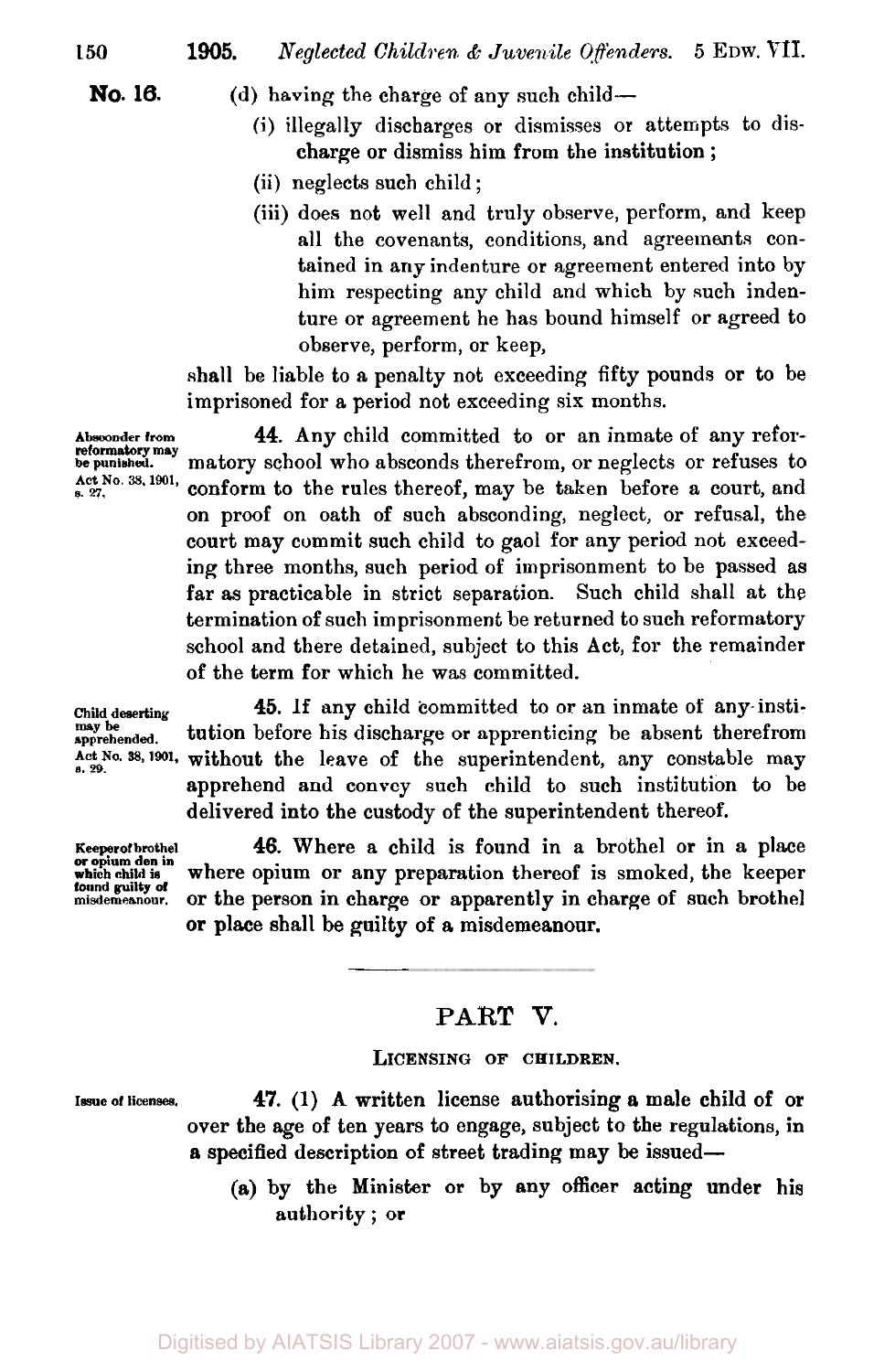(b) in respect of its district by a local authority or some officer of such authority appointed in that behalf with the approval of the Minister. **NO. 16.** 

(2) Such license shall be delivered to the child with **Badges.**  a badge to be worn by him as prescribed during such trading.

that the moral or material welfare of the child will not suffer by such trading. (3) Such license shall not be issued unless it is shown **Conditions** of **issue of licenses.** 

(4) Every license shall be granted for a term of six Term of Heense. months, but may be renewed from time to time, and may at any time be cancelled by the Minister or by the authority which has issued it. No charge shall be made for any license or badge.

**48.** If any person employs a child in street trading-

- **(a)** who is not duly licensed under this Act ; or
- (b) who, although so licensed, is employed by him in trading of **a** description not authorised by the license,

he shall be liable to a penalty not exceeding two pounds, or in case of a second or subsequent offence to a penalty not exceeding five pounds.

**PART VI.** 

#### **GENERAL AND SUPPLEMENTAL.**

**49.** All orders and penalties under this Act shall be Recovery of enforced, imposed, and recovered by and before a court. **penalties** 

50. (1) An order duly endorsed committing a child to an order forwarded institution, or removing a child from one institution to another,  $\frac{\text{to an institution}}{\text{Act 38 of 1901}}$ shall be forwarded to the superintendent, and shall be a sufficient  $s$ . 37. warrant for the detention of the child.

 $(2)$  The production of —

- (a) such order so endorsed ; or
- **Act 38 of 1901.** (b) a copy of such order so endorsed with a memorandum **a 39.**  purporting to be signed by the superintendent of any such institution, stating that the child named in such order' was duly received into, and is at the time of the signing thereof detained in such institution, or has been otherwise disposed of according to law ; or
- **(c)** any order made under this Act, or a **copy** thereof **pur**porting to be signed by the clerk of the court at **which**  the same **was** made and certified to be a correct copy,

**Penalty for employing child in street trading in contravention of** *Act.* 

**Certain orders and copies to be**  evidence.<br>**Act 38 of 1901.**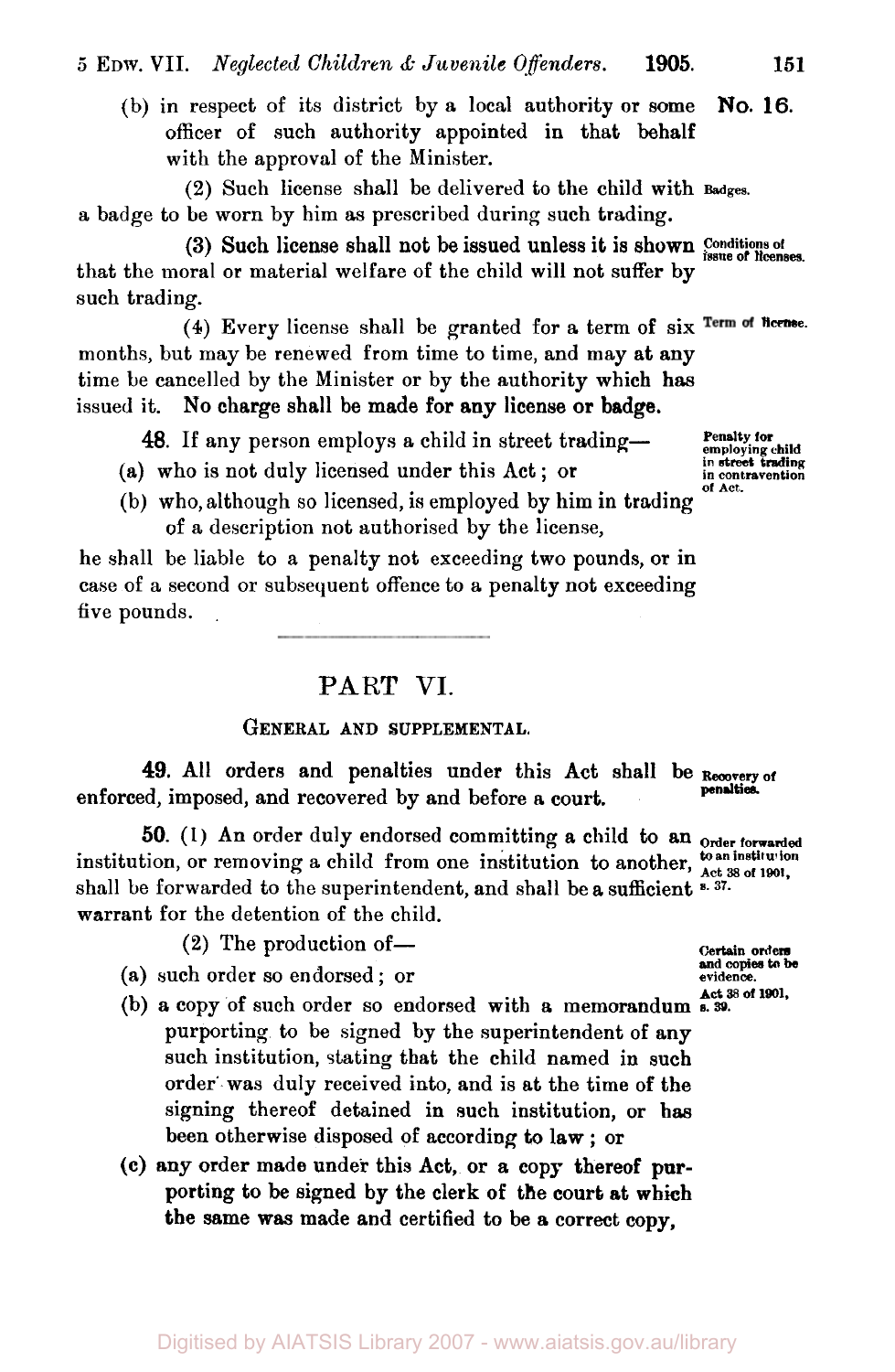shall, without proof of the signature of the person purporting to have signed the same, be evidence in all courts and proceedings-**No. 16.** 

- (d) of the due making and signing of any such order, memorandum, or certificate ; and
- (e) of the committal, detention, and identity of the child, and of the identity of the parent named in any such order, memorandum, or certificate.

**Boarding out of 51. No** child shall be boarded out under section sixteen **section 16 of** of the State Children Relief Act, 1901, until the board has **Relief Act.** referred the case of such child to a court for an inquiry upon oath, whether it is desirable to so board out such child, and unless the court gives a direction to that effect.

**Regulations. 52.** (1) The Governor may make regulations-

- (a) for regulating the management of institutions ;
- (b) providing for the visitation and inspection of institutions and places where children are placed or apprenticed under this Act ;
- (c) prescribing the duties of officers employed in the administration of this Act ;
- (d) providing for the employment, education, discipline, and punishment of children in institutions ;
- (e) providing for the medical care of children in institutions and for the burial of any child who has died ;
- (f) providing for the conditions under which, the purposes for which, and the ages during which licenses under this Act may be issued to and held by children, the hours during which such licenses shall have force and effect, and the form of badges and manner of wearing them.
- (g) for carrying this Act into effect ;
- (h) for the imposition of **a** penalty not exceeding twenty pounds for the breach of any regulation made under this Act.

(2) All such regulations shall be published in the Gazette, and shall thereupon be in force, and shall be laid upon the table of both Houses of Parliament within fourteen days of such publication, or if Parliament is not then sitting within fourteen days of the commencement of the next ensuing session.

**children under State Children**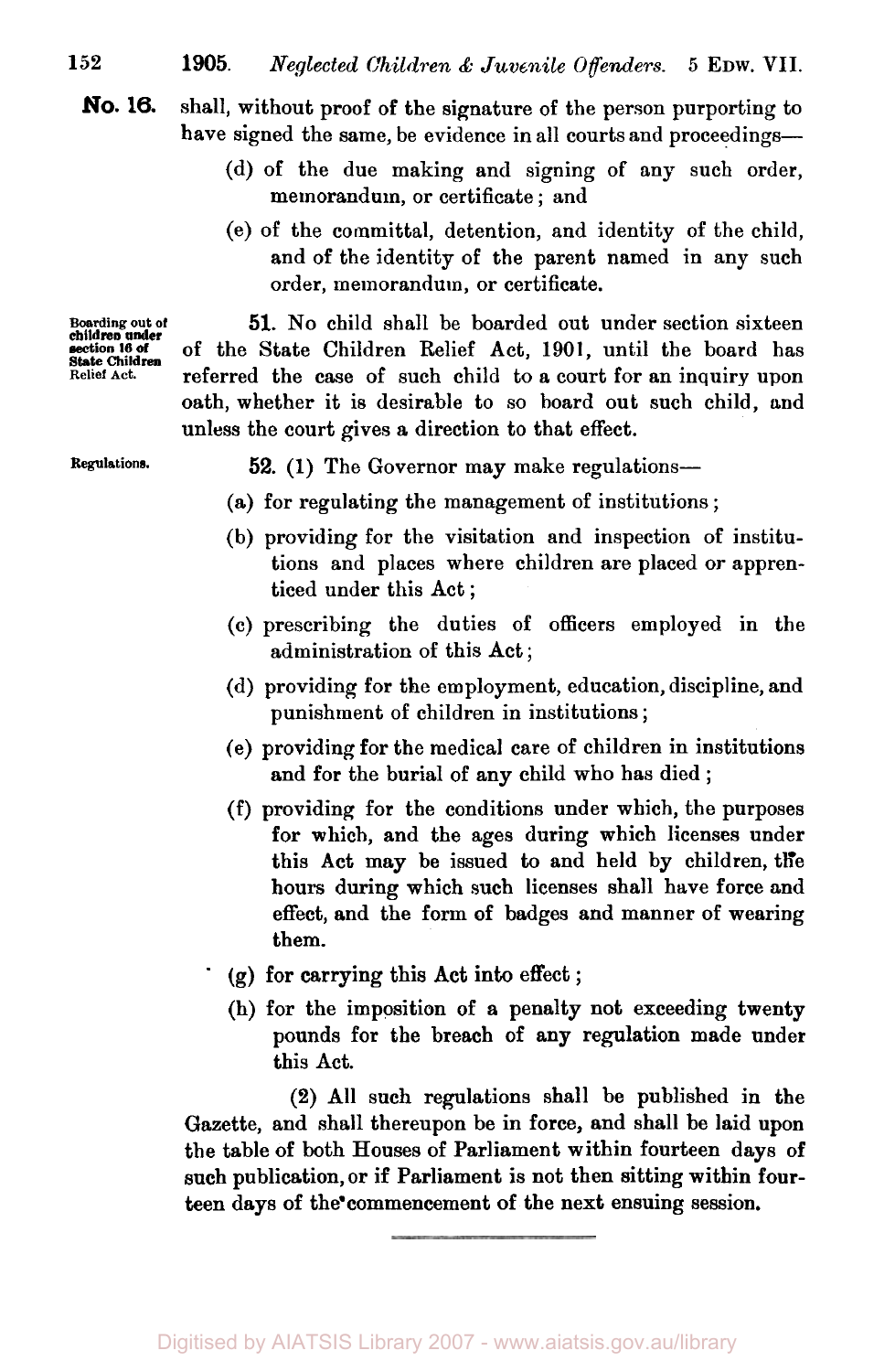**No. 16.** 

# SCHEDULE.

| Date of Act.     | Name of Act.                                                | <b>Extent of repeal.</b>                                                                                          |
|------------------|-------------------------------------------------------------|-------------------------------------------------------------------------------------------------------------------|
| Act No. 40, 1900 | Crimes Act, 1900                                            | So much of section 429<br>as is inconsistent<br>with this Act.                                                    |
| Act No. 38, 1901 | Reformatory and Industrial Schools The whole.<br>Act, 1901. |                                                                                                                   |
| Act No. 47, 1902 | Children's Protection Act, 1902                             | Sections 29, 30, 31, and<br>32, and so much of<br>the rest of the Act<br>is inconsistent<br>as.<br>with this Act. |
|                  |                                                             |                                                                                                                   |

# **ACT No. XVII., 1905. No. 17.**

An Act to prescribe the duties and immunities of wit- LANDS nesses examined before the Commissioner under the <sup>(WITNESSES)</sup>. Lands Commission **Act,** 1905, and the Lands Commission (Amendment) Act, 1905 ; to amend those Acts and the Royal Commissioners Evidence Act, 1901; and **for** purposes consequent thereon **or**  incidental thereto. [Assented to, 28th September, 1905.]

 $B<sup>E</sup>$  it enacted by the King's Most Excellent Majesty, by and with the advice and consent of the Legislative Council and Legislative Assembly of New South Wales in Parliament assembled, and by the authority of the same, as follows :-

**1.** This Act may be cited as the "Lands Commission **Short title and**  (Witnesses) Act, 1905," and shall be construed with the Lands Acts. Commission Act, **1905,** the Lands Commission (Amendment) Act, 1905, and the Royal Commissioners Evidence Act, **1901.** 

sioner shall not be excused from answering any question put to answering on him on the ground of any privilege, or on the ground that the **privilege.**  answer thereto may criminate or tend to criminate himself: **Witness not 2.** A person examined **as a** witness before the Commis- **excused** from

**after** the commencement of this Act shall be admissible against any person in **any** civil or criminal proceeding, except in the case of *a* witness accused of having made **a** false statement on oath Provided that no evidence taken before the Commissioner **Proviso.**